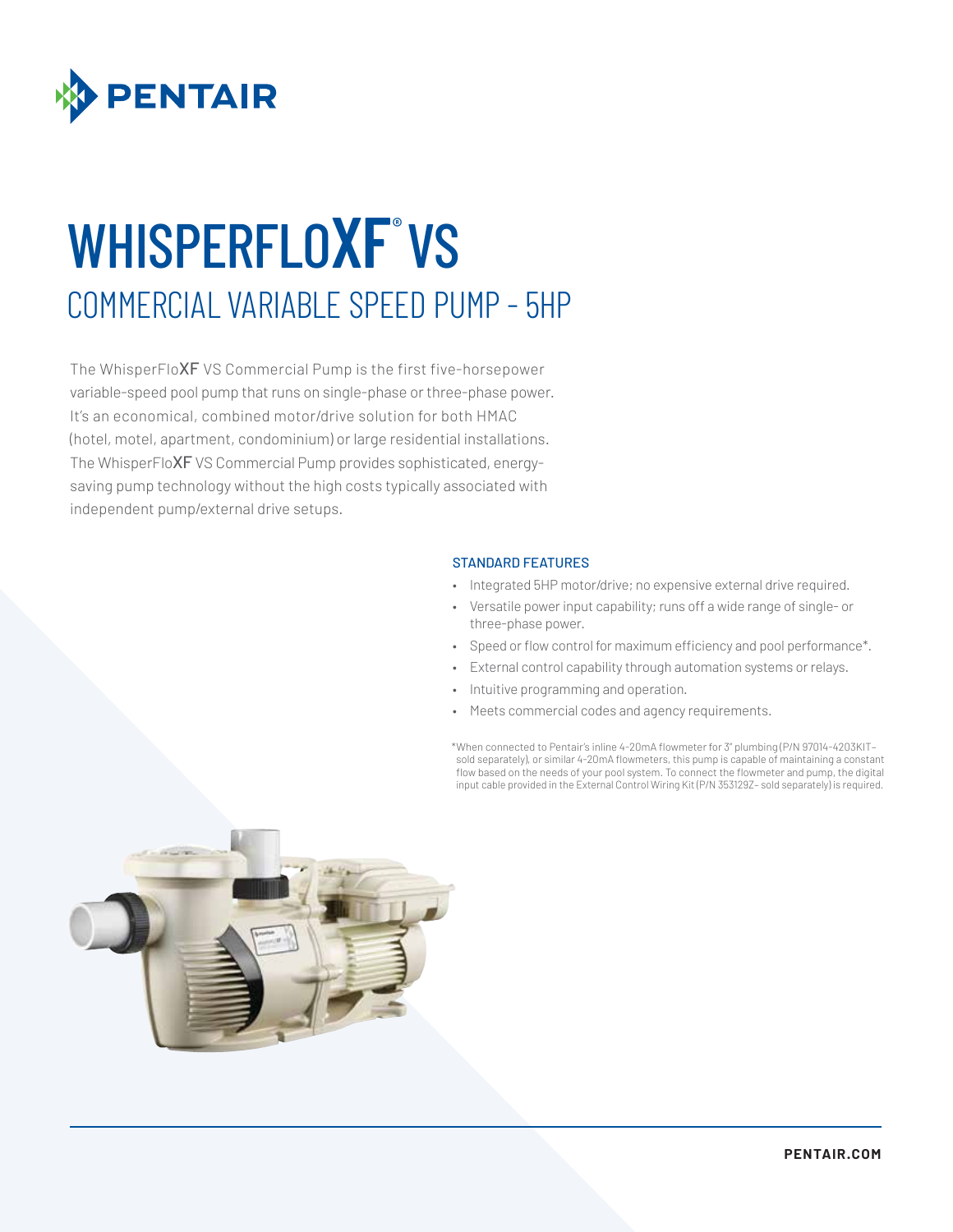## KEY TECHNOLOGY INNOVATIONS DRIVE SIGNIFICANT ENERGY SAVINGS.

The WhisperFlo $\mathsf{XF}^\circ$  VS Commercial Pump combines breakthrough motor and controllable, variable speed technology that combine to drive down energy use and cost. Increased savings potential may be measured in thousands of dollars over its long life.

The WhisperFloXF VS Commercial Pump features variable speed capability, along with digital controls and proprietary software that allow custom programming of optimum pump speeds for specific tasks—filtering, heating, cleaning, spa jets, etc. Traditional pool pump speeds are almost always greater than needed to meet the health department turnover requirements.

The WhisperFloXF VS Commercial Pump has four programmable settings that can be set to any speed ranging from 300 to 3450 RPMs. This allows you to program the exact flow requirements for each task, assuring the lowest energy use possible...adding to your savings. Plus with the WhisperFloXF VS Commercial Pump, you may be able to further reduce energy costs by reducing flow rates during non-pool use hours while maintaining

24 hour-a-day filtration…at a much lower cost. Check with your local health department for requirements in your area.

### **HERE'S JUST ONE COMPARATIVE EXAMPLE:**

| Pump                                 | <b>Annual Energy Use</b> | <b>Annual Electric Cost</b><br>@ \$.16 / kWh | <b>Annual Savings*</b> |
|--------------------------------------|--------------------------|----------------------------------------------|------------------------|
| <b>Traditional Single Speed Pump</b> | 27,681 kWh               | S <sub>4.429</sub>                           |                        |
| WhisperFloXF VS Commercial Pump**    | 13,276 kWh               | <b>S2,124</b>                                | \$2,305                |

 \*Actual savings may vary based on local utility rates, pool size, run time, pump rpm, plumbing size/length and service and other hydraulic factors. Example reflects savings for an avg. 30,000 gallon commercial pool operating 24hrs/day at a flow rate sufficient to perform a min. 6hr turnover. \*\*WEF: 5.0 THP: 5.0

#### **WHY SLOWER IS BETTER**

The surprising secret to minimizing pump energy costs is to operate at the lowest speed needed to accomplish a job. It takes far less energy to move water slowly than quickly. Why? Because there's lower resistance in the filter, accessories and plumbing system. Even with only modest pump speed reductions, the effect on electricity usage can be dramatic. In fact, reducing pump motor speed by 25% actually reduces the power needed by 58% of what's consumed at the higher speed. A good analogy is your car: you get much better gas mileage at 30 mph than at 90 mph. The same is true with pool pumps—run slower to reduce energy used.

#### PUMP MOTOR SPEED VS. POWER CONSUMPTION



This graph shows the huge increase in energy consumption as pump speed increases. Slow down the pump and you cut energy costs dramatically.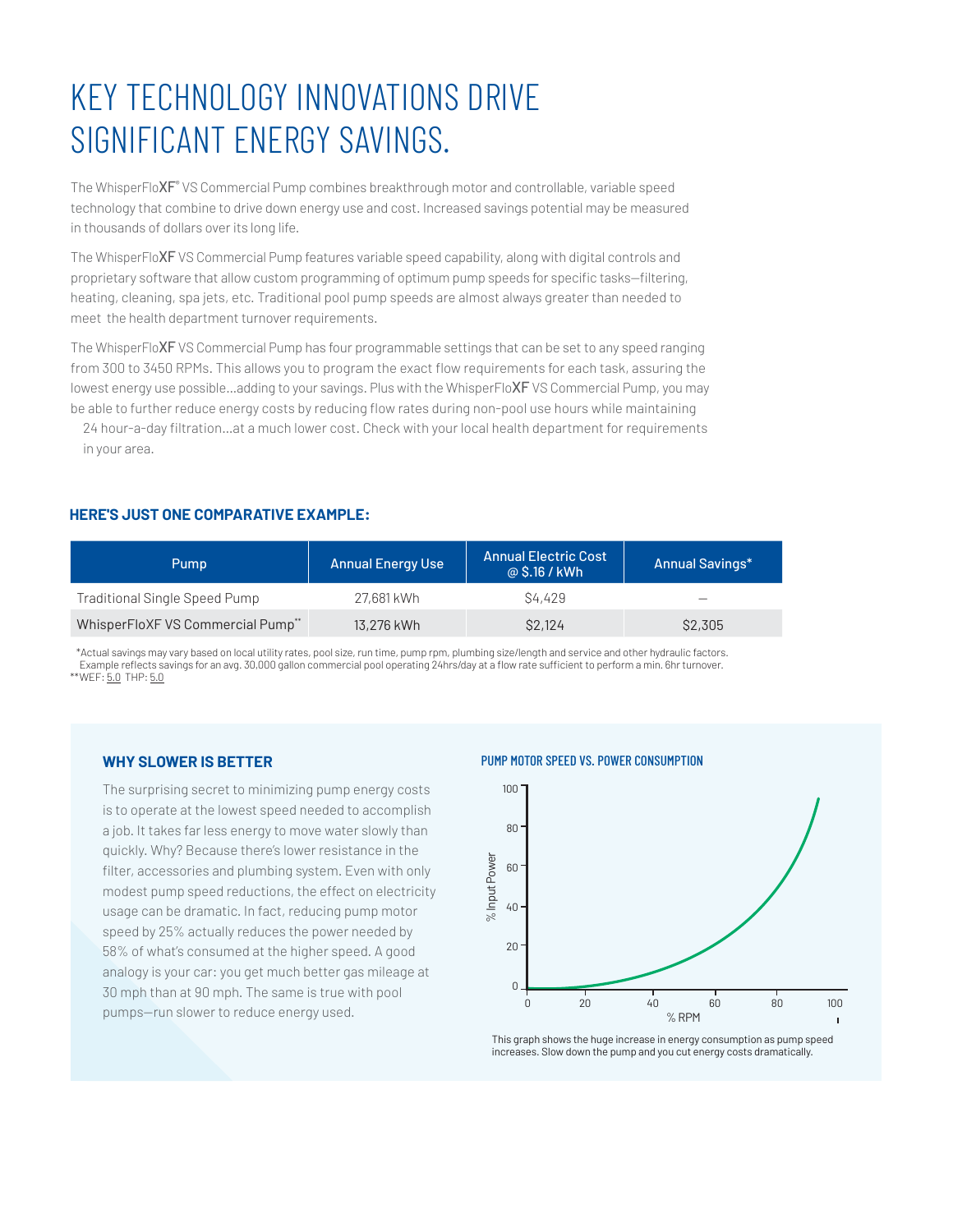#### WHISPERFLO**XF** VS COMMERCIAL PUMP **PERFORMANCE CURVES – WHISPERFLOXF** VS COMMERCIAL PUMP





#### MATERIALS AND DESIGN

#### Pump Body

Volute type back pull out design for ease of working on impeller, diffuser and seal.

- Port Size
- Inlet (suction): 2.5" union can be adapted to 3 inches.
- Outlet (discharge): 2.5" union can be adapted to 3 inches.
- Material
- 30% glass filled polypropylene materials.
- 1⁄4" NPT thermoplastic drain plug of thumbscrew (no tool required) design on the strainer for winterizing.
- Impeller
	- Noryl glass filled PPO resin enclosed design for corrosion prevention and maximum flow efficiency.
	- Threaded brass with stainless steel locking screws.
- Diffuser
	- Glass filled noryl thermoplastic material with bronze impeller wear ring.
	- Hydraulic isolator design for maximum efficiency.
- Seal plate
- Fiberglass reinforced modified PPE thermoplastic material.
- Mechanical Seal
- Ceramic and carbon seal.
- Stainless steel and EPDM materials
- Base
	- Fiberglass reinforced modified PPE thermoplastic with slotted holes for easy mounting.
- Gaskets
	- Buna N rubber compression resistant.
- Bolts, Nuts, and Washers
	- Stainless steel and brass with nickel plating.
- Corrosion Prevention
	- All thermoplastic pump body for maximum hydraulic performance, noise reduction and corrosion prevention.

#### Hair and Lint Strainer

- Basket
	- HDPE (polyethylene) basket colored white for easy debris removal.
	- Securely positioned below the suction inlet of the trap, with access for inspection and cleaning through the removable lid.
- Lid
	- Clear polycarbonate thermoplastic lid for easy view into the basket area.
- Lid Locking Ring
	- Cam and Ramp™ Lid and Locking Ring allow for quick and easy access to the basket.
	- O-ring seal

#### Motor

- Frame and Type
	- NEMA Rated 56 Frame totally enclosed fan-cooled construction. - Variable speed induction motor.
- Shaft
	- 300 series stainless steel construction.
- Thermal Overload Protection
	- Thermal overload protection provided by the integral motor control.
- Sealed Bearings
	- Lubricated, double sealed, stainless steel, single row ball bearings.

#### Electrical

- 208-230/277-460V single-phase.
- 208-460V three-phase.
- 50/60Hz.
- WEF 5.0 THP 5.0.
- Single part number to cover all voltage ranges.

#### Pump Maximum Thermal Limits

- Ambient air temperature: 122˚ F (50˚ C).
- Liquid temperature: 104˚ F (40˚ C).